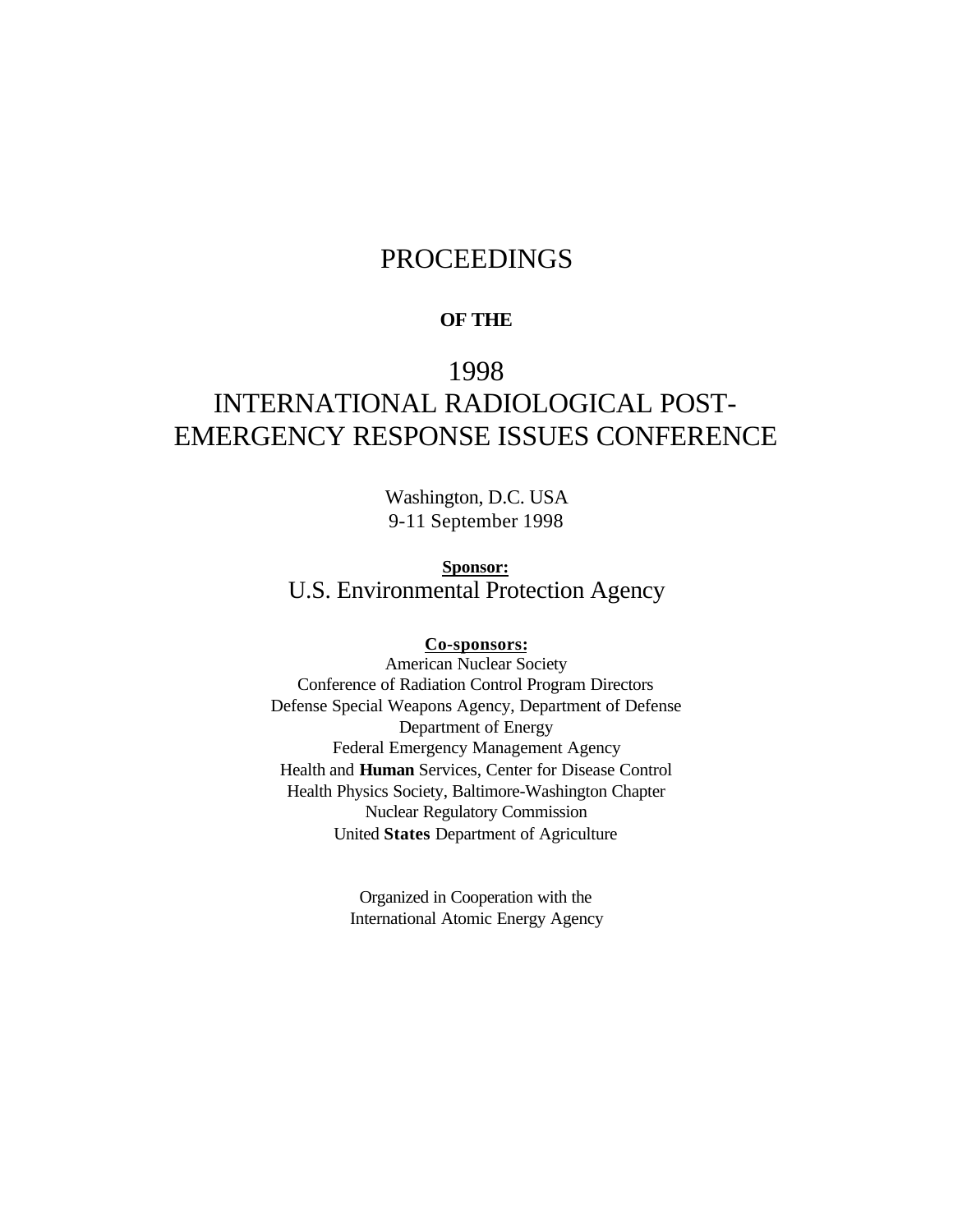## **Rehabilitation of a Chernobyl Affected Population Using a Detoxification**

### **Method**

A.F. Tsyb<sup>1</sup>, E.M. Parshkov<sup>1</sup>, J. Barnes<sup>2</sup>, V.V. Yarzutkin<sup>3</sup>, N.V. Vorontsov<sup>3</sup>, V.I. Dedov<sup>4</sup>

- 1) Medical Radiological Research Center of Russian Academy of Medical Sciences; Obninsk, Russia
- 2) Foundation for Advancements in Science and Education (FASE); Los Angeles, CA
- 3) Kaluga Regional Detoxification Center; Russia
- 4) International University of Nature, Society and Man "Dubna"; Moscow, Russia

### INTRODUCTION

The Chernobyl disaster resulted not only in the acute exposure of hundreds of thousands of people to various radionuclides, but also in a situation where a significant part of the population now lives permanently in radioactively contaminated territories. Many residents of the areas suffer from chronic stress and radiophobia.<sup>1</sup>, <sup>2</sup> The situation is exacerbated by relatively high levels of environmental chemical contamination. Despite this, the present health care in the affected areas is aimed mainly at the medical examination of persons and the diagnosis of diseases. Some programs dealing with specific aspects of the problem have been suggested and implemented, with inconclusive results.

Recently, a treatment modality has been examined which appears to offer the broadspectrum approach necessary to address the range of problems resulting from the Chernobyl incident. The use of the detoxification method developed by L. Ron Hubbard has been described in the literature as a safe and effective means for removal from the body of specific toxic substances accumulated in the process of work activity. Detoxification procedures have been demonstrated to remove various xenobiotics, mainly with lipophilic properties,  $3,4$  and to remove chlororganic compounds.<sup>5</sup> A number of case histories<sup>6</sup> exist where the detoxification method produced a remission of physical and mental complaints that attending physicians have associated with the relative high radiation doses received by individuals ("liquidators") involved in cleanup work at the Chernobyl site.

In a cooperative effort between the Medical Radiological Research Center of the Russian Academy of Medical Sciences C RAMS) and Human Detoxification Services International (HDSI) of Great Britain, a group of twenty-four males aged 20 to 40 years old underwent detoxification using the Hubbard protocol. Participants were long-term residents of contaminated areas. The purpose of this work was to perform a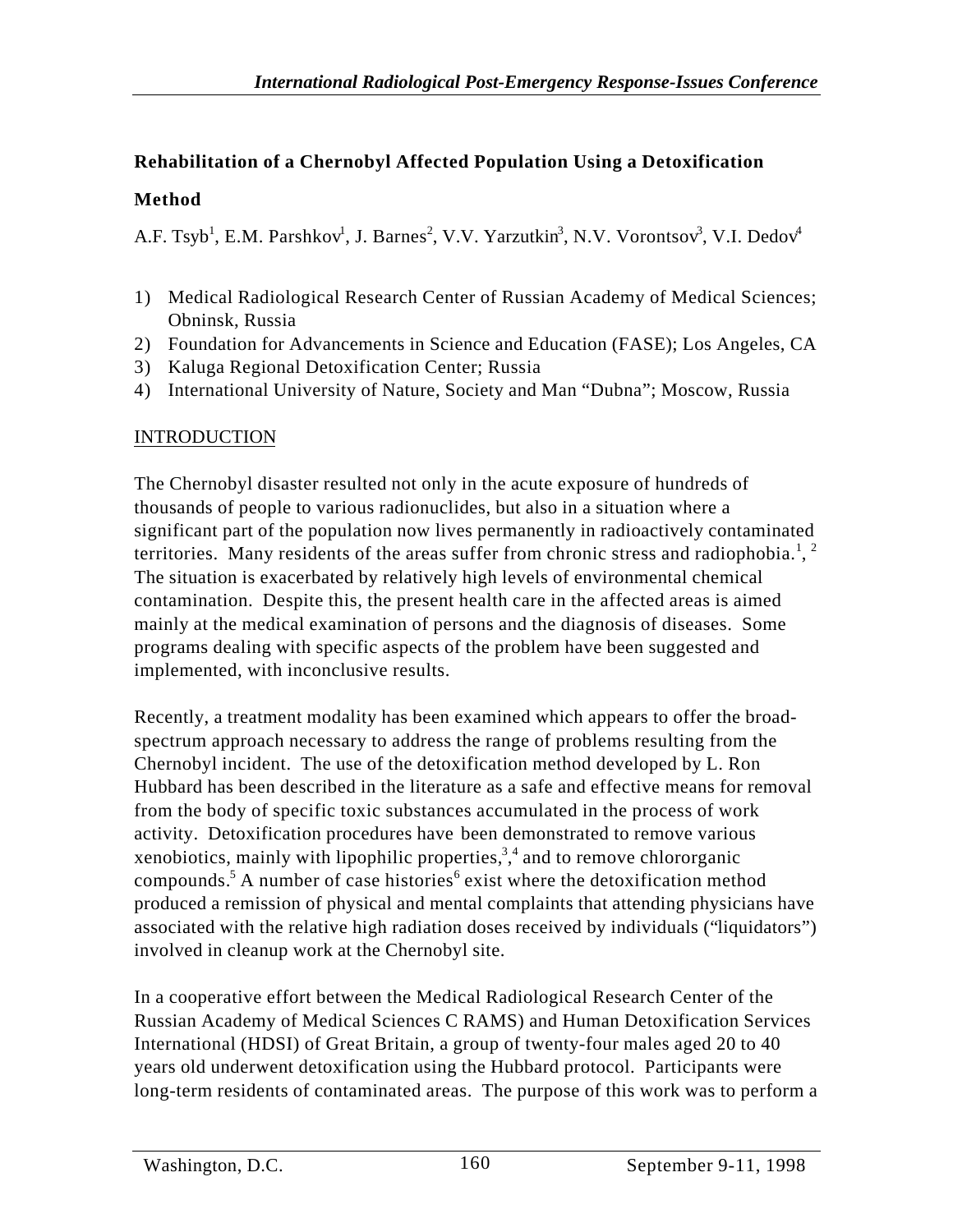broad examination of the effects of the human detoxification program as it applies to the removal of to)dc substances, xenobiotics, and radioactive Cesium-137 (Cs-137) from the human body. In addition, an assay of the effects of the method on the physical processes of the body was performed.

### DISCUSSION

The Hubbard detoxification program includes a daily regimen of one-half hour of moderate physical exercise (jogging), followed by up to four and a half hours of intermittent thermal procedures (i.e., moderate temperature sauna with periodic cool down). The detoxification regimen includes specific criteria by which the optimum rate of progress of each individual can be monitored and assured. Vitamin and mineral supplementation is administered based upon a standardized dosage scale modified by daily medical supervision and patient reporting of symptoms and perception of general health.

The use of psychodiagnostic testing and daily written debriefs enables the program administrator to establish the rate of progress of the patient and to determine the endpoint of the program more precisely. A typical course of treatment takes approximately two to three weeks.<sup>7</sup>

In this study, twenty-four males aged 20 to 40 years old from the Klimovsk District of the Bryansk Region participated. All of the participants were long-term residents of radioactively contaminated areas. The participants were randomly selected from the registry database of individuals with confirmed body burdens exceeding levels of 5,000 kilobecquerel (kBq) of radioactive cesium. For better uniformity of the group, the individuals were selected from a settlement with similar socioeconomic levels.

Because of the requirements for relatively robust Physical activity during the detoxification procedure, participants received preliminary examinations to ensure that they did not have physical or mental conditions that contraindicated participation in the procedure (e.g., oncological diseases, acute infections, mental disorders, decompensated somatic diseases, etc.)Three potential participants were excluded from the program, as they could not meet the above requirements.

In addition to standard physical examination and clinical tests, special examinations were conducted in order to determine various physical responses to the program (i.e.**,** extended biochemical blood tests; cellular and humoral immunity status evaluations, assay of thyroid hormone levels, estimation of antioxidant activity in the blood serum, and evaluation of the functional activity of neutrophils). Diagnostic psychological evaluations (including both objective and subjective evaluations of self-perception, activity, moods, and emotional reactions) were also conducted. When indicated on an individual basis, the participants were provided additionally with echocardiography,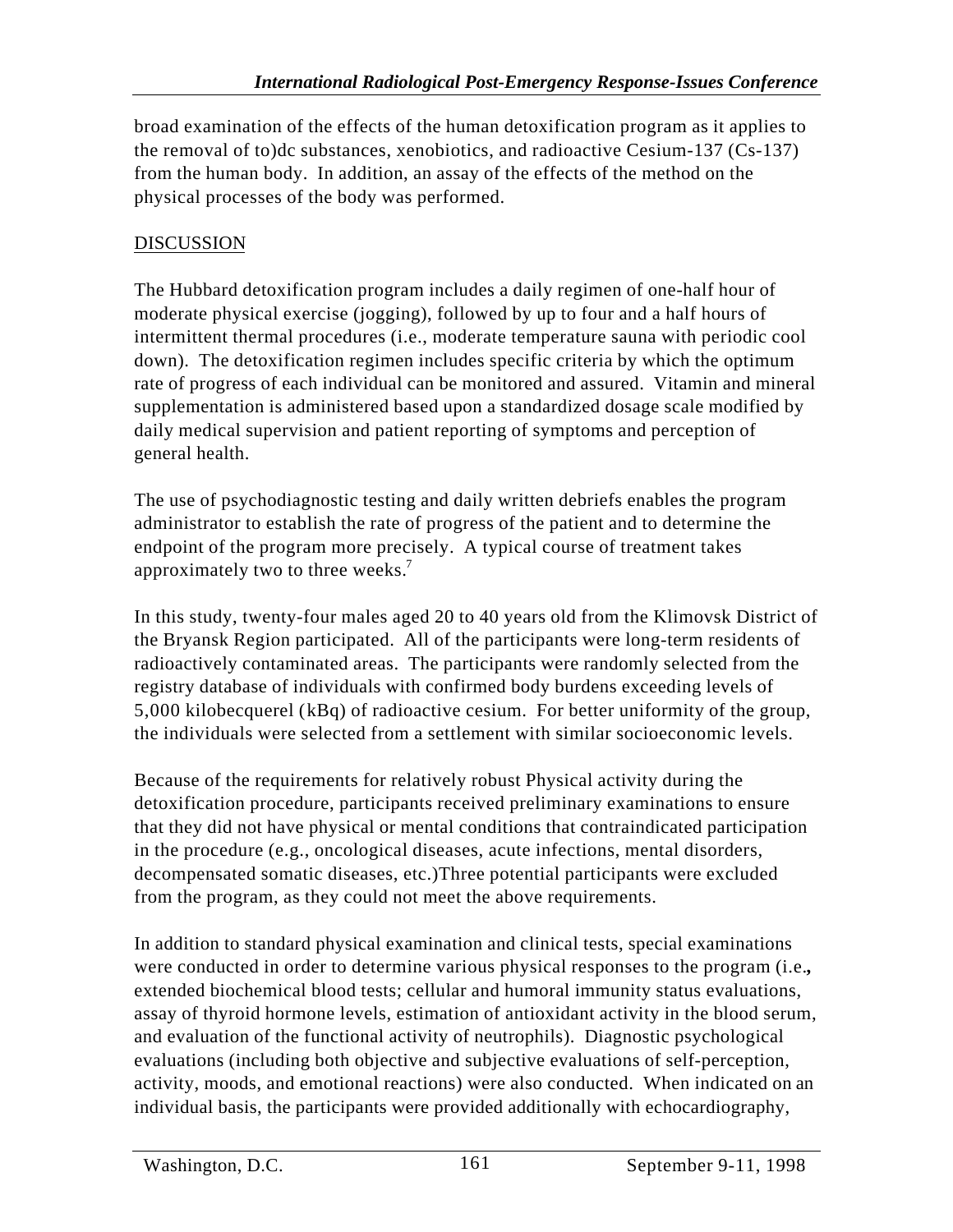ultrasound, dopplerography, rheovasography, fibroscopy, x-ray imaging, caprologic examination, etc. A series of tests reflecting a functional state of the heart, liver, kidneys, and pancreas was conducted. In addition, lipid exchange and microelement metabolism were monitored. In all, twenty-two biochemical parameters of the blood were evaluated. In most cases, the parameters observed varied within accepted normal ranges. The most notable fluctuations were an increase of conjugated bilirubin in blood serum, the decrease of glucose and triglycerides, and the reduction of glutamiltransaminase activity.

The functional status of each patient's immune system was estimated from the level of immunoglobulins in serum (normal antibodies to rat erythrocytes detected by hemaglutination reaction) and from the determination of the functional state of the thymus gland through the use of a proprietary immunodeficiency analyzer ("Helper"). During the course of detoxification, each patient displayed a pronounced elevation of the intensity of spontaneous chemoluminescence of polymorphonuclear lymphocytes of the blood and increased antioxidant activity in the blood serum. These reactions are considered to be the response to elevated levels of toxins, free radicals, and peroxides in the blood. The most typical effects were such improvements as a decrease in heterophylic antibody titers and the normalization of thymic function. In addition, the positive changes in the immune parameters in patients were confirmed to still be present one year after the rehabilitation treatment.

No significant negative impacts on the immune system were noted. At the end of the detoxification program the level of integral antioxidant activity returned to the initial activity in almost all the patients. A year after the completion of the program, the level of antioxidant activity was found to have increased 2-3 fold over the predetoxification levels. This finding suggests that detoxification may have rehabilitated the immune system, and that these levels reflect the body's now more successful resistance to the chemically and radiologically contaminated environment.

The thyroid system was studied on the basis of measurements of thyroid hormones (FT3, FT4, TSH). Starting from the initial days of the program, the thyroid system was shown to respond by the enhanced secretion of thyroid hormone hypophysis into the blood stream and, respectively, the decrease of free triiodothyronine level and, to a lesser degree, of thyronine. Two explanations of these observations exist. On the one hand, these results may be considered as the development of an acute phase of subclinical hypothyrosis in response to the physical challenges of the program (i.e., exercises, sauna, and high doses of vitamins) with the concurrent release of xenobiotics and other catabolic products into blood. On the other hand, hypothyrosis may also be explained by the extensive "spending" of thyroid hormones in response to the above-mentioned factors.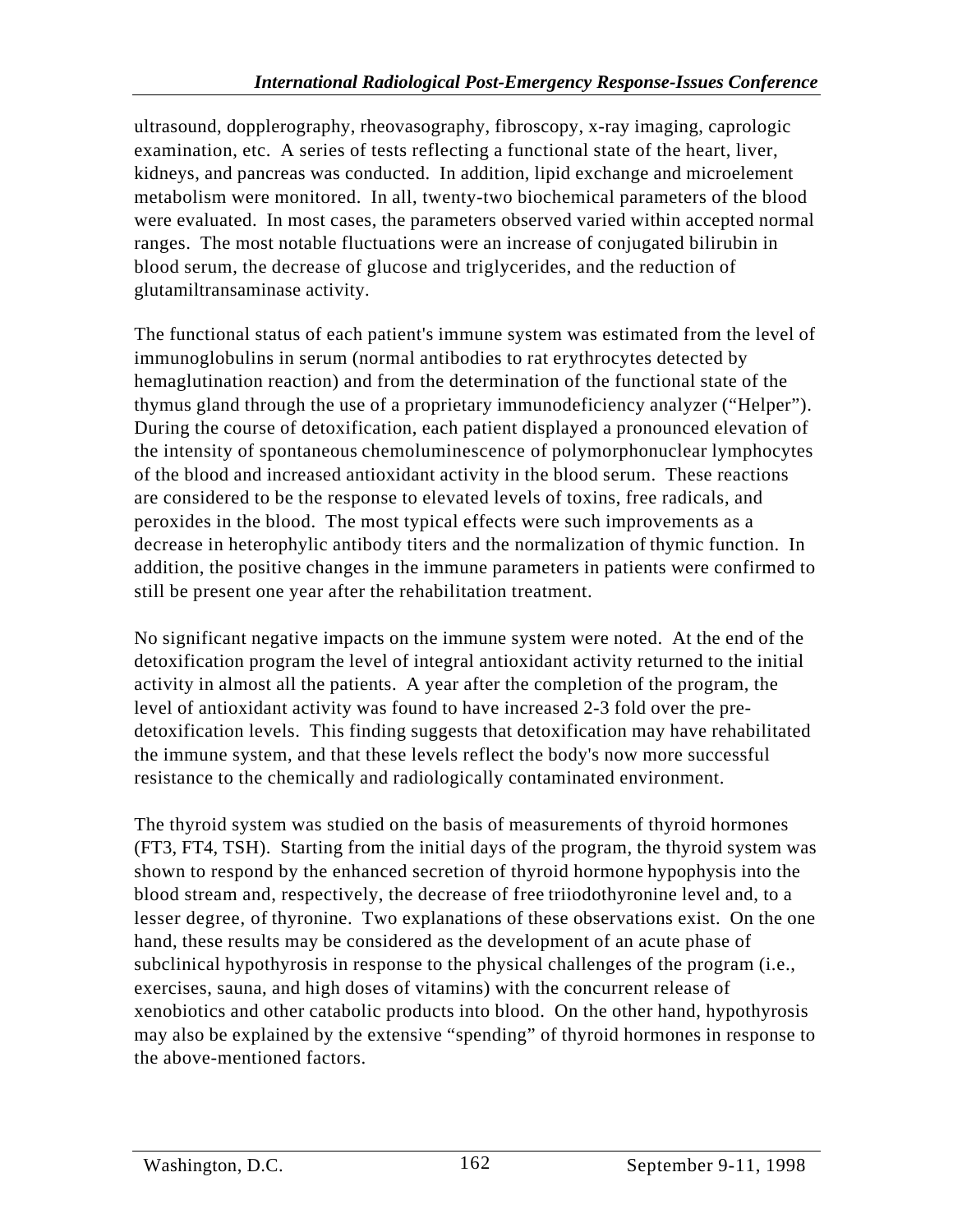We believe that the thyroid gland responded adequately to the systemic s induced by detoxification. This view is supported by the fact that the thyroid function had renormalized three weeks after the end of the program and that long-term examinations performed nine and twelve months after the rehabilitation demonstrated that the level of thyroid hormones were within the limits of a normal physiological range.

A series of in vivo measurements of radioactive Cesium-137 were performed on all participants prior to and during the program. Rates computed from these measurements were compared to elimination rates expected from routine physical processes. While Cesium-137 was reliably detected in the sweat of all the patients, an evident acceleration of Cesium-137 elimination was not found. However, an earlier study involving a group of 14 children exposed as a result of Chernobyl did find significant acceleration of elimination.

We suspect that this discrepancy may be attributable to metabolic differences between children and adults, especially with regard to the metabolism of potassium (the pathway which cesium follows in the body.) This would be a fruitful area for further research.

This consultation of the patient's feelings and observations about how he is progressing on the program is a standard feature of the program. During this trial, additional objective testing methods were also utilized. The results of the evaluation of the participants psychosocial states were particularly interesting. Analysis of data reveals a significant ( $p<0.05$ ) positive change in the psychoemotional status of the program participants. Anxiety decreased from 23.48% to 9.09%, activity and "ability to work" increased from 40.9% to 46.96% and from 60.24% to 80.36%, respectively. This correlates with changes in individual status, levels, and ways of adaptation according to SMIL tests and SOC method. Such conditions are interpreted as a reduction of unproductive hypochondriac symptomatics, decrease of anxiety, increase of spontaneity and activity, increased self-confidence, renewed motivation for achievement, an increased "searching activity" and self-sufficiency. Results of the diagnostics of self estimation level showed that in most of the patients, positive changes occurred not only in the objective characteristics of psychological adaptation, but also in the subjective sense estimation of the individual as a person. No negative manifestations in mental status or organism comfort were noted. No decompensated disorders of major regulatory and life maintaining systems were revealed during the course of detoxification.

Follow-up examinations of the participants conducted at one and nine months after the completion of the program indicated that chronic diseases present at the start of the detoxification study were in lengthy remission, and an improvement in resistance to acute respiratory diseases was noted in a number of patients.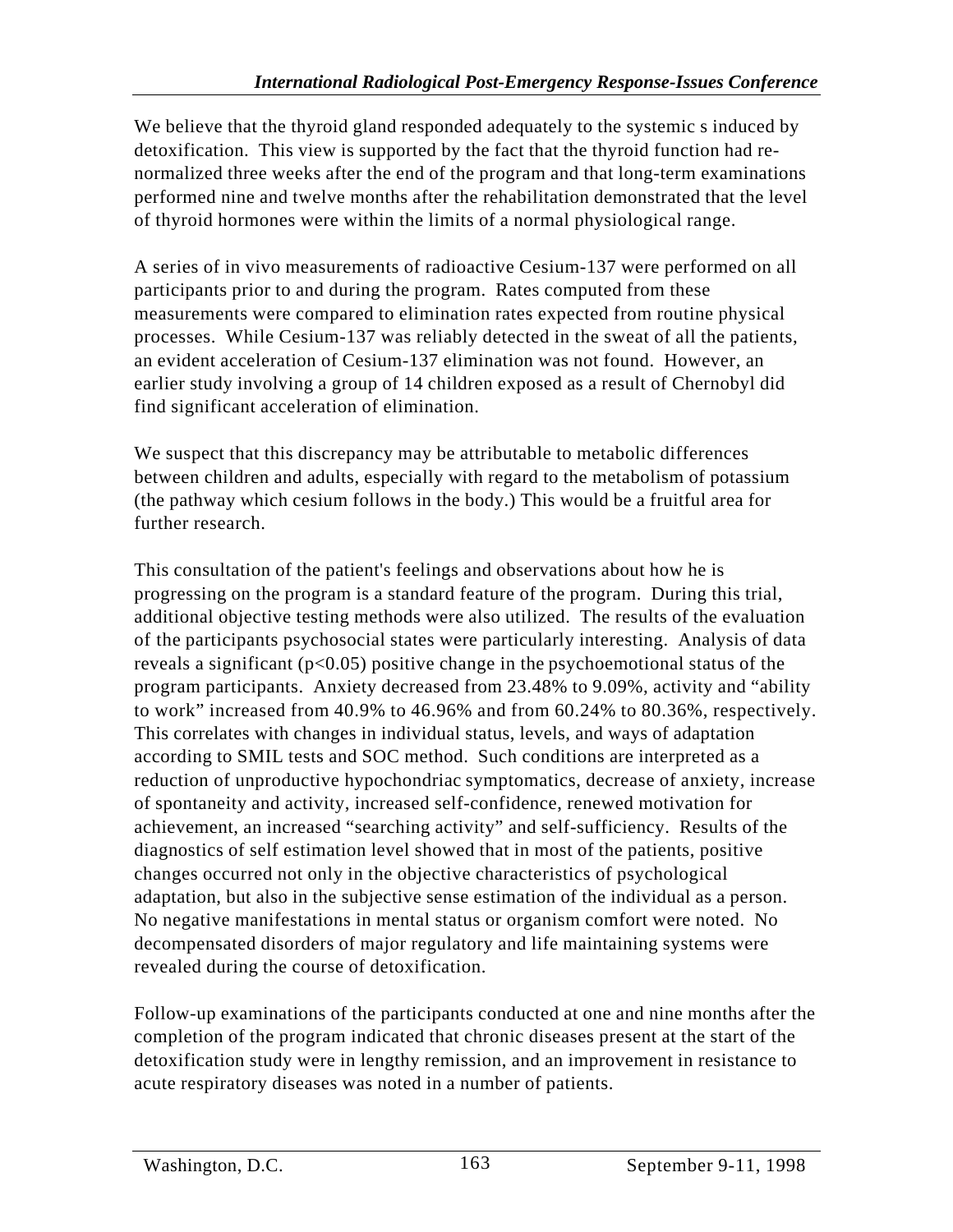#### CONCLUSION

There is evidence suggesting that the program revitalizes the immune system and improves the general physical condition of the participant. In spite of its robust regimen, there is an absence of negative health effects. While out of normal range fluctuations of several key biochemical parameters were noted during the process, the deviated parameters renormalized upon completion of the course of treatment.

In addition, the detoxification program devised by Hubbard possesses a powerful psychotherapeutic potential that has been associated with significant improvement in the general health of the participant. Increases in physical and mental endurance, activity level and resistance against stress can be expected. The specific physical processes induced by the detoxification method have not been fully examined at this time. Further research into these areas would be valuable. Nevertheless, it is our opinion that the detoxification method holds great promiise as a general treatment for a number of non-specific symptoms associated with living in the contaminated areas of the Chernobyl disaster.

#### REFERENCES

*1. Consequences of the Chernobyl Accident for Public Health: Report EURIRC 4519.* Regional World Health Organization Office for Europe. Copenhagen, 1995.

2. Surinov B.P., Parshkov E.M., Isaeva V.G., Karpova N.A. *Psychosocial Effects In Radioecological Immune Studies.* New Technologies in Industry. 1996. Vol 2-3; Pp. 69-74 (in Russian).

3. Root D.E., Lionelli G.T. *Excretion of a Lipophilic Toxicant Through the Sebaceous Glands: A Case Report.* J. Toxocol.-Gut. & Ocular Toxicol. 1987. Vol. 6, No. 1. Pp 13-17.

4. Tretjiak Z., Root D.E., Tretjak A., et aI. *Xenobiotic Reduction and Clinical Improvements in Capacitor Workers: A Feasible Method.* J. Environ. Sci. & Health. 1990. Vol. A25. Pp. 73 1 751.

5. Schnare D.W. Ben M., Shields M.G. *Body Burden Reductions Of PCBS, PBBs And Chlorinated Pesticides In Human Subjects.* AMBIO: A J. Human Environ. 1984. Vol. 13, No. 5-6. Pp. 378-380.

6. Unpublished Data. Human Detoxification Services International. East Grinstead, Sussex, Great Britain.